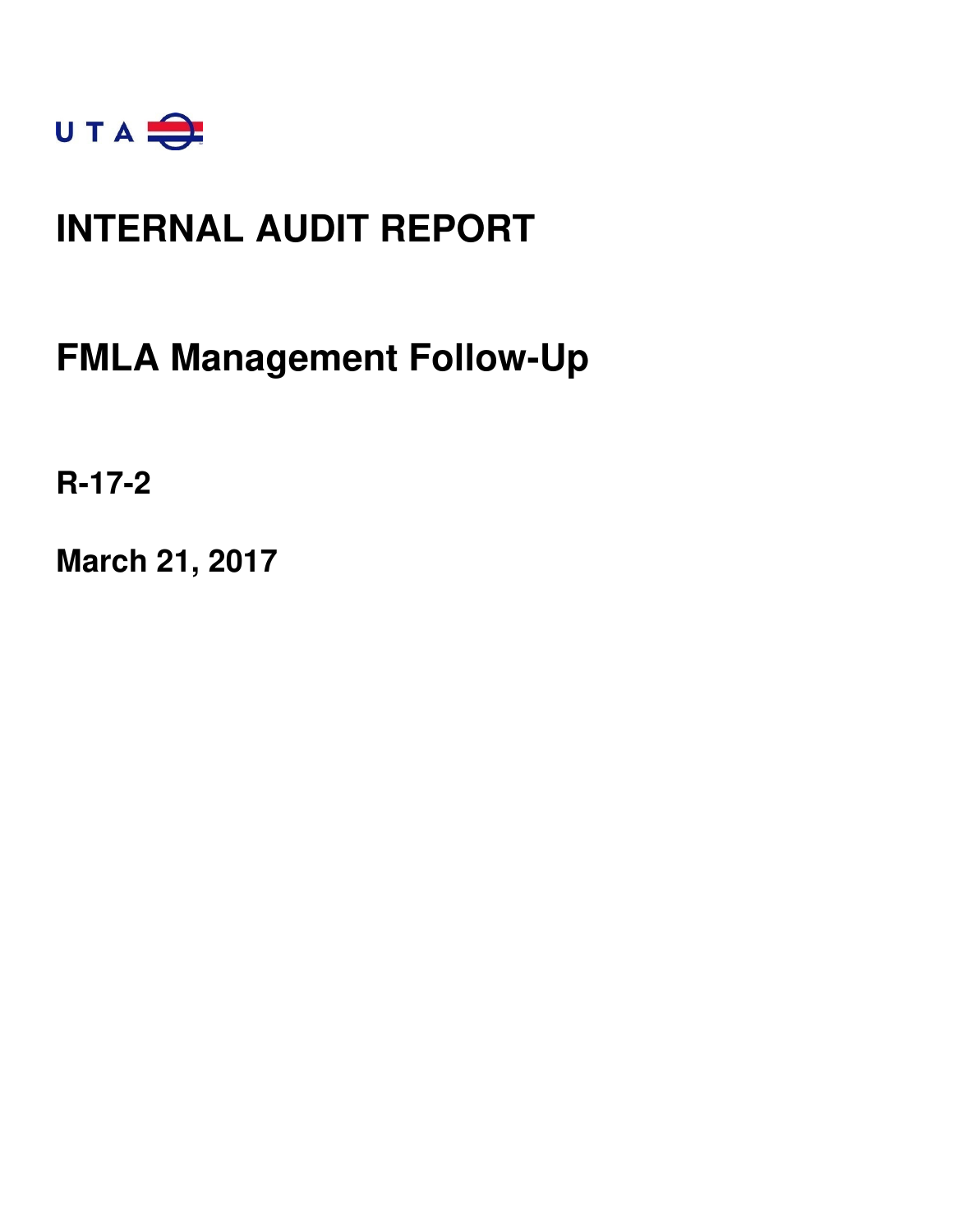### **Executive Summary**

#### **Introduction**

A follow-up of the Family Medical Leave Act (FMLA) Management Internal Audit, issued on March 28, 2016, has recently been completed. This report is based on the results of the follow-up audit.

### **Objectives and Scope**

The primary objective of the audit was to determine the status of management actions to address the findings reported in the 2016 audit report, reference R-16-1. The period of the follow-up audit testing was from September 1, 2016 to December 31, 2016.

The following areas were reviewed:

- Roles and responsibilities
- Standardized processes
- Responsible party identification
- Training program
- FMLA compliance monitoring
- Segregation of duties

As the focus of the audit was on assessing progress with management actions to address previously reported findings, controls that were previously evaluated as adequate and effective in 2016, were not tested and were assumed to be operating as they had at the time of the 2016 audit.

#### **Audit Conclusion**

### **Audit Report Rating\***

The overall rating has been determined based on the results of the follow-up audit.

The audit revealed that the Benefits Administration Department has implemented policies and procedures, standardized processes and defined roles and responsibilities to manage FMLA use in UTA. Additionally, the department undertook an extensive training program to make responsible parties aware of their roles and responsibilities and equip them in the use of the newly implemented policies and procedures. Exception reports have also been developed and rolled out to assist the Benefits Administration Department, the responsible parties and payroll in the monitoring of FMLA use. It is recommended that management expand on the review of manual controls executed to have better quality control, which should address the limited anomalies identified. As a result of the overall improvement in governance and control, a better audit trail is in place to support decisions and actions taken but further work is necessary to have a strong audit trail in place.

While this report details the results of the follow-up audit based on limited sample testing, the responsibility for the maintenance of an effective system of internal control and the prevention and detection of irregularities and fraud rests with management.

\*Rating is defined in Appendix 2

Internal Audit would like to thank the management and staff for their co-operation and assistance during the audit.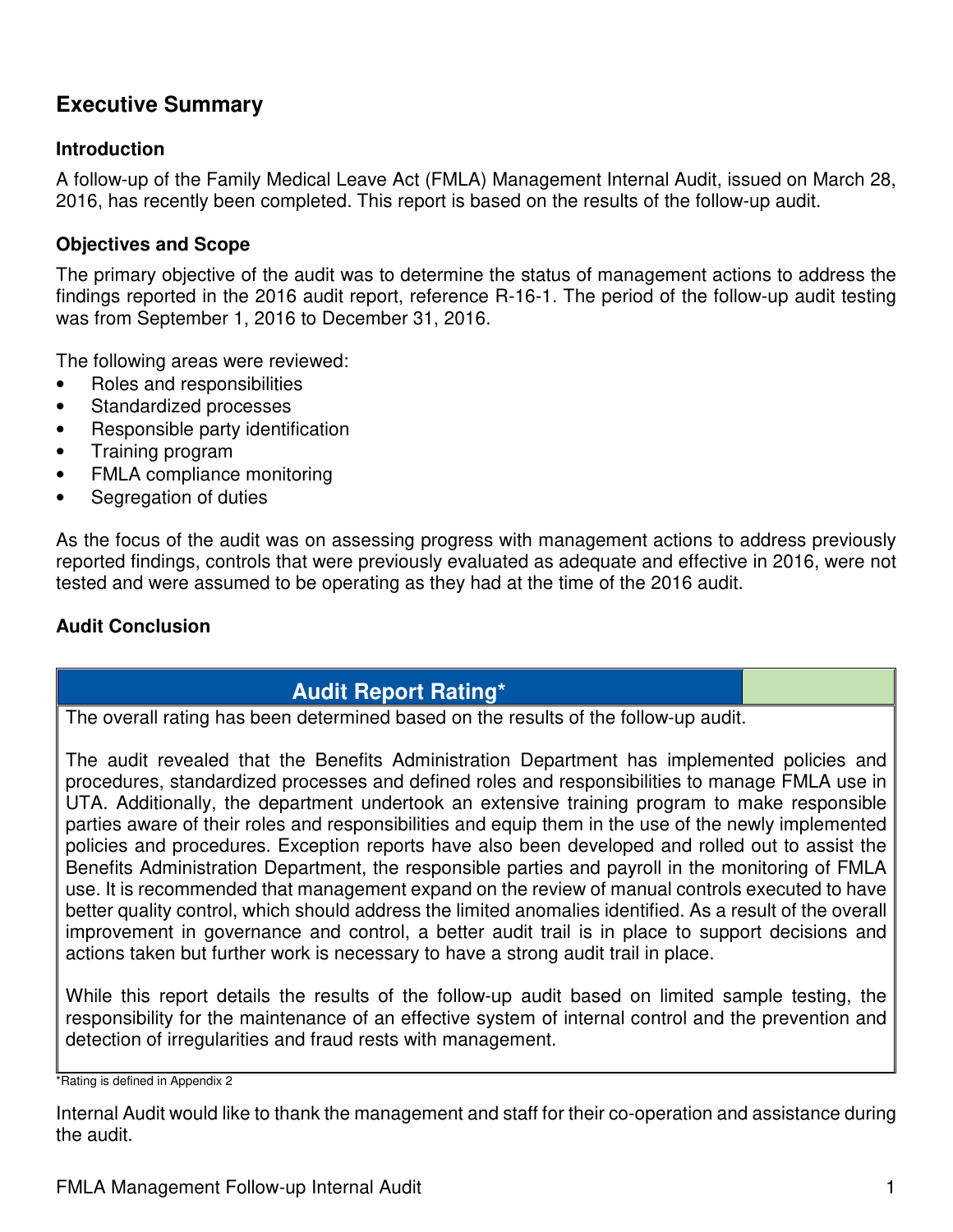### **Table of Contents**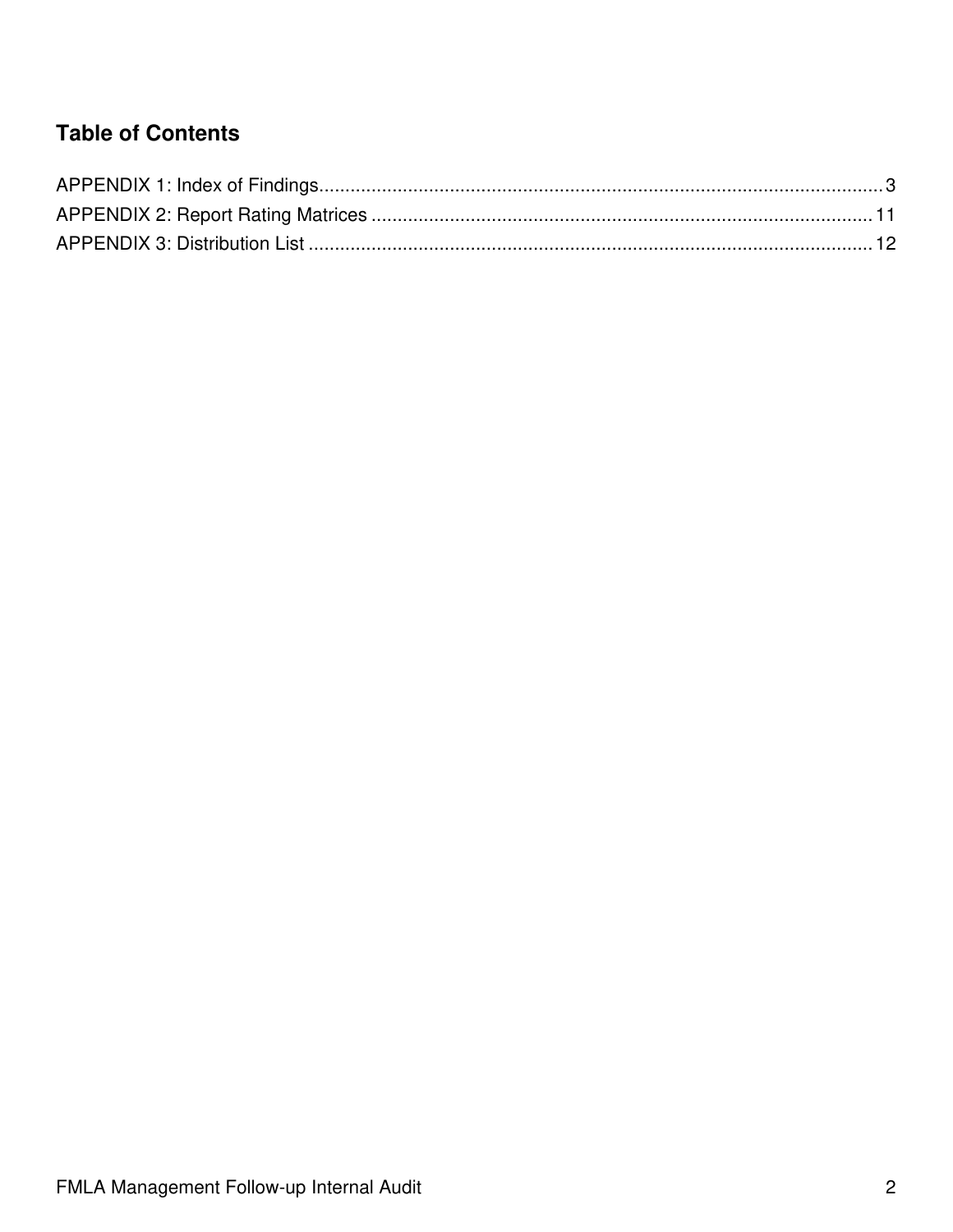|    | <b>Index of Findings</b>                  | Page |
|----|-------------------------------------------|------|
| 1. | Monitoring of FML use and time submission | 4    |
| 2. | FML time corrections in a timely manner   | 6    |
| 3. | Timely submissions of FML requests        |      |
|    | Timely processing of FML requests         |      |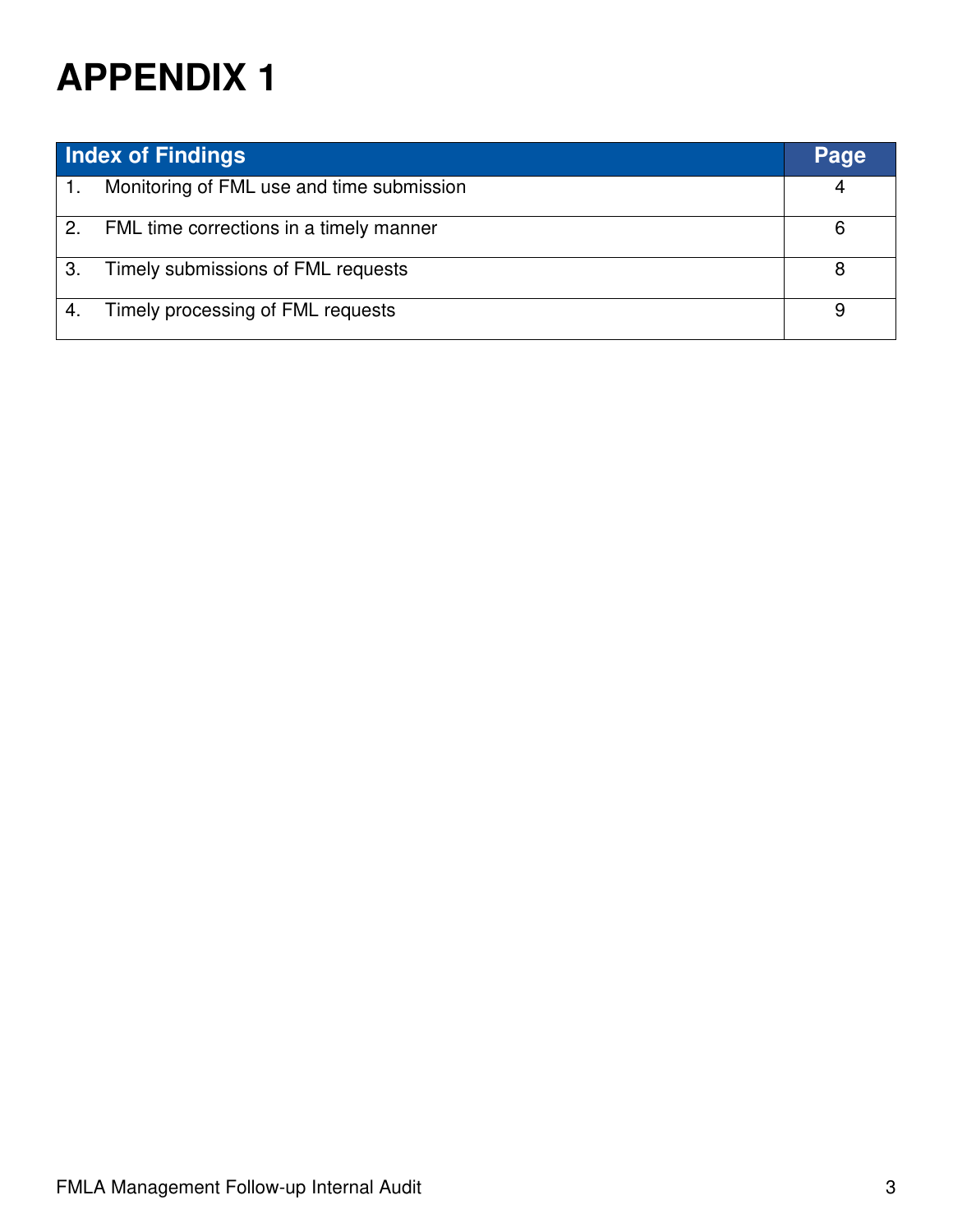### **1. Monitoring of FML use and time submission**

| <b>Finding R-16-1-1</b>                                                                              | <b>HIGH</b> |
|------------------------------------------------------------------------------------------------------|-------------|
| Approvals of FML requests specify the terms of employees' leave and are communicated to the          |             |
| employee and supervisory personnel as directed by the head of each division. Terms include the       |             |
| total amount of FML time available to an employee, the frequency and duration of intermittent leave, |             |
| and the approved time frame of the employee's leave. While employees are ultimately responsible      |             |
| for their FML compliance, supervisory personnel preparing and approving employees' time              |             |
| submissions are accountable for timecard accuracy and the financial impact of any unauthorized or    |             |
| excessive FML use within their areas of oversight.                                                   |             |
| Failure to monitor employees' FML use and time submissions may result in the employee receiving      |             |

unauthorized leave and benefits that unnecessarily increases UTA's benefit costs, which may not be recoverable from employees. Excessive and unauthorized FML use may also result in operational inefficiencies and increased labor costs.

The following are exceptions noted from the audit procedures performed:

- Monitoring procedures at the divisional level were not standardized and varied from individual to individual.
- FML time submissions for 18 employees had exceeded the annual FML limit of 480 hours. Overages ranged from as much as 210 hours to as little as 4 hours.
- The intermittent leave taken by 4 of the 16 employees tested exceeded the frequency and/or duration of the approved terms of their leave.

#### Recommendation

- The Senior Human Resources Officer should create a standardized process and procedures for supervisors and responsible parties to follow in order to properly monitor FML use in their divisions.
- The head of each division should identify and communicate the personnel with responsibility to monitor FML use within their divisions to the Benefits Administrator.
- The Benefits Administrator and Continuous Improvement Manager should train all personnel responsible for monitoring FML use within their divisions on the new standardized process and should periodically report to Corporate Staff regarding the UTA's compliance with the process.
- The Application Development and Support Team Leads should develop exception reports for time keeping systems that supervisors and responsible parties at the division level may run to identify employees and time submissions that exceed the FML limit for the rolling 12 month period prior to submitting time to Payroll.
- The ERP Technology Systems Administrator should develop an exception report for JD Edwards that Payroll personnel may run to identify employees and time submissions that exceed the FML limit for the rolling 12 month period prior to processing payroll.

| Management<br>Agreement                                                              | Owner                                                                                                                                                                                       | <b>Target Completion Date</b> |
|--------------------------------------------------------------------------------------|---------------------------------------------------------------------------------------------------------------------------------------------------------------------------------------------|-------------------------------|
| Yes                                                                                  | Senior Human Resources Officer                                                                                                                                                              | September 1, 2016             |
| HR SOP 710 will be revised to show the standardized process and procedures for Human |                                                                                                                                                                                             |                               |
| approval by September 2016.                                                          | Resources FML monitoring. A Corporate SOP be drafted by the Senior Human Resources Officer<br>and presented to the Policy Subcommittee in June 2016 and subsequently to Corporate Staff for |                               |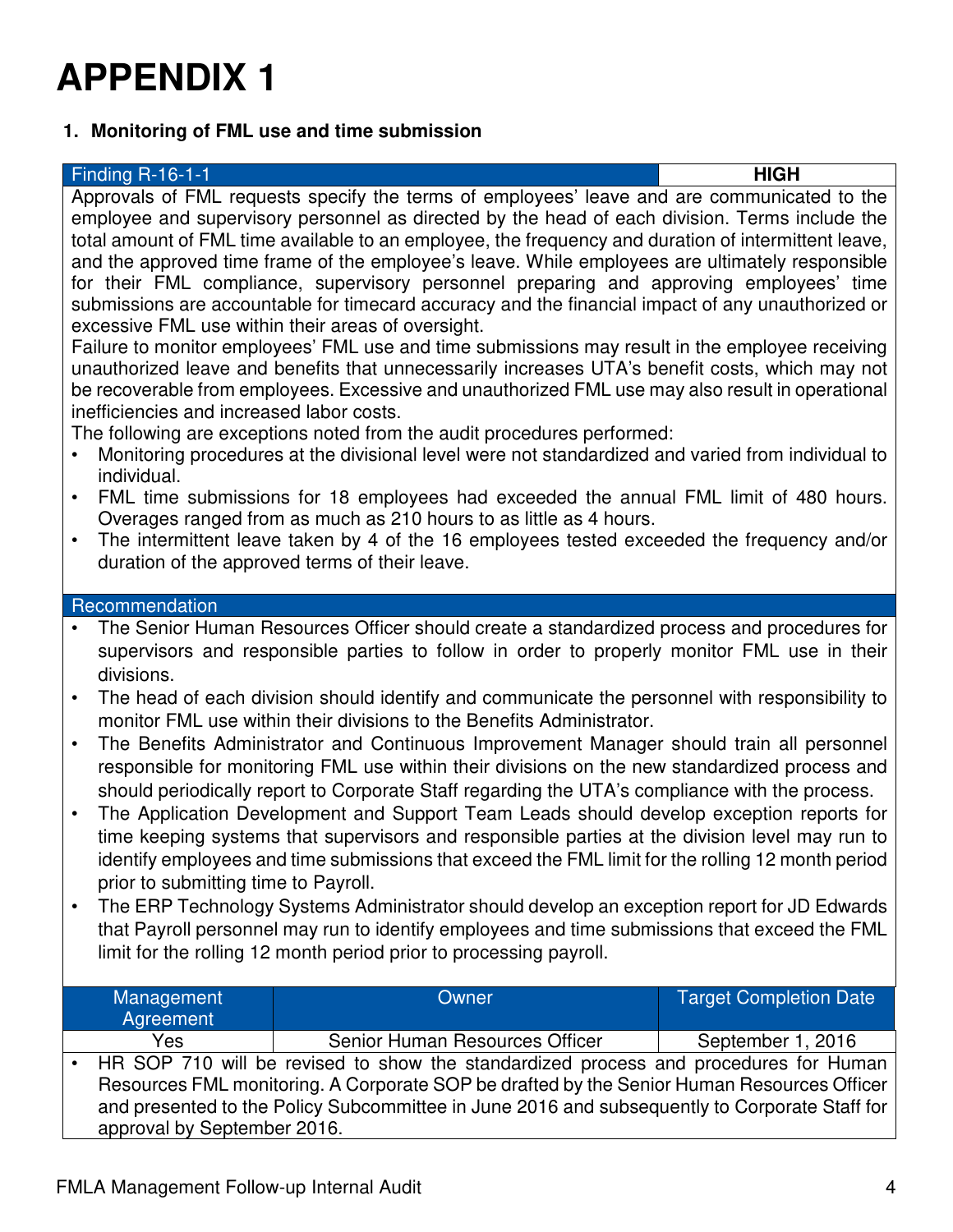- The Corporate SOP will require each Business Unit or Corporate Office to designate a responsible party. The Senior Human Resource Officer will follow up with each Business Unit or Corporate Office who fails to respond to identify and communicate the responsible party to the Benefits Administrator.
- The Benefits Administrator and Continuous Improvement Manager will conduct group trainings at FLHQ as well as trainings at each division with the Manager, identified responsible party and any other key personnel the Manager requests to be trained on the new Corporate SOP and the revised HR SOP. Training will be provided to each division with any changes to the system as needed.
- The Senior Human Resources Officer will report to the GM/President/CEO at Corporate Staff quarterly on the divisions' compliance.
- The IT department will work with the ERP Technology Systems Administrator and Payroll department to design and develop exception reports for the JD Edwards, OWATS, TC1 and TOPS applications to allow supervisors and responsible parties to identify employees and time submissions that exceed the FML limit (480 hours) for the rolling 12 month period prior to submitting to Payroll.
- The ERP Technology Systems Administrator will work with the IT and Payroll departments to design and develop an exception report that allows Payroll to identify employees and time submissions that exceed the FML limit (480 hours) for the rolling 12 month period prior to processing payroll.

#### Final Status **LOW**

- The Senior Human Resources Officer had designed and implemented, but not documented, a standardized process and procedures for Human Resources FML monitoring. It has been noted that the revision to HR SOP 710 was only implemented after the agreed upon action date.
- A "Responsible Parties List" was created by the HR Benefits Manager with input from General Managers and Corporate Officers as well as their designees. It is recommended that the HR SOP 710 includes the requirement that responsible parties must be identified by Business Units and Corporate Office. Audit testing identified three employees that were not included on the Responsible parties list, which increases the risk of the list being incomplete. Therefore, it is important that the completeness of the list is assessed at least annually.
- An extensive training program was undertaken to train responsible parties and other key personnel on the standardized process.
- Divisional compliance with FML had not yet been reported to the President/CEO. The Senior Human Resources Officer should identify the most appropriate governance structure to report the divisional compliance to and implement a process to update this governance structure on a periodic basis on the compliance status.
- Exception reports were developed by IT to assist responsible parties to monitor employees with FML time submissions exceeding the limit for the rolling 12 months period. Additionally, system notifications are sent on a biweekly basis to identified responsible parties that include links to departmental reports in order to monitor for submissions exceeding the FML limits.
- An exception report was developed to enable the HR Benefits Administrator to monitor FML compliance with FML limits as well as identify other potential FML time submission exceptions. The audit found from a sample of 25 employees tested, 4 employees had unapproved FML hours that were not corrected timely. Management should consider implementing a review of the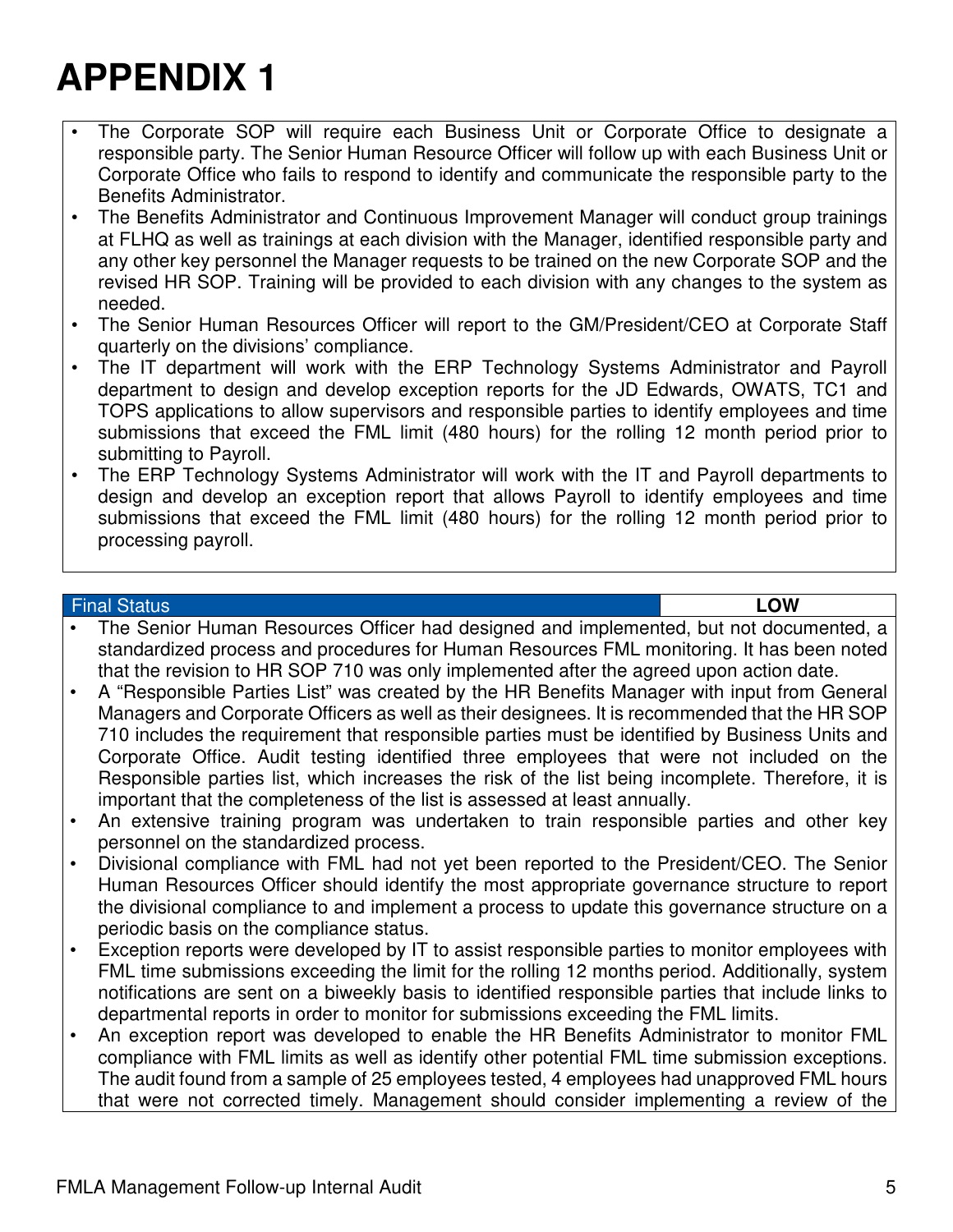execution of the control to monitor possible exceptions not identified by the Benefits Administrator.

|           | Management Agreement                                                                           | Owner                                                                                           | <b>Target Completion Date</b> |
|-----------|------------------------------------------------------------------------------------------------|-------------------------------------------------------------------------------------------------|-------------------------------|
|           | Yes                                                                                            | Senior Human Resources Officer                                                                  | October 31, 2017              |
|           |                                                                                                | • HR SOP 710 with standardized processes and procedures was implemented January 25, 2017.       |                               |
|           | HR SOP 710 will be revised to include the requirement that each Business Unit or Corporate     |                                                                                                 |                               |
|           | Office will designate a responsible party. Additionally, the HR Benefits Manager will annually |                                                                                                 |                               |
|           |                                                                                                | confirm with the management of Business Units and Corporate Offices the Responsible Parties     |                               |
|           | from the list for their areas.                                                                 |                                                                                                 |                               |
| $\bullet$ |                                                                                                | The Senior Human Resources Officer will identify the most appropriate governance structure to   |                               |
|           |                                                                                                | report the divisional compliance to and implement a process to update this governance structure |                               |
|           | on a periodic basis on the compliance status.                                                  |                                                                                                 |                               |

• The HR Benefits Administrator (or designee) will implement a monitoring process to assess whether the exception report control is performed as designed.

#### **2. FML time corrections in a timely manner**

| <b>Finding R-16-1-2</b>                                                                                                                                                                                                                                                                                                                                 | <b>HIGH</b> |  |
|---------------------------------------------------------------------------------------------------------------------------------------------------------------------------------------------------------------------------------------------------------------------------------------------------------------------------------------------------------|-------------|--|
| Employee's and their supervisors are responsible for ensuring that timesheets accurately record all<br>working time and absences, including any overtime, vacation and leave. Supervisors who identify or<br>are notified of an error subsequent to payroll processing are obliged to submit a payroll memo in a<br>timely manner to correct the error. |             |  |
| Failure to accurately report time, including correcting known errors, violates Corporate Policy 6.1.1<br>(Employee Expectations) as well as the FMLA and Fair Labor Standards Act. Violations of these<br>regulations may result in fines, penalties or litigation against UTA and persons believed to be at fault.                                     |             |  |
| The following are exceptions noted from the audit procedures performed:                                                                                                                                                                                                                                                                                 |             |  |
| A payroll memo had not been submitted for 2 of 13 employees requiring adjustments at the time<br>of the audit.                                                                                                                                                                                                                                          |             |  |
| Payroll memos for 8 of the 11 submissions were submitted by the Benefits Administrator rather<br>than the employee's supervisor.                                                                                                                                                                                                                        |             |  |
| Payroll memos were not submitted in a timely manner for 7 of the 13 cases reviewed.<br>The monthly FML Status Report was not sent out to the divisions for one of the four months<br>during the period when the Benefits Administrator was out of the office.                                                                                           |             |  |

#### Recommendation

- The Senior Human Resources Officer should create a standardized process and procedures for supervisors and responsible parties to follow in order to properly monitor FML use in their divisions.
- The head of each division should identify and communicate the personnel with responsibility to monitor FML use within their divisions to the Benefits Administrator.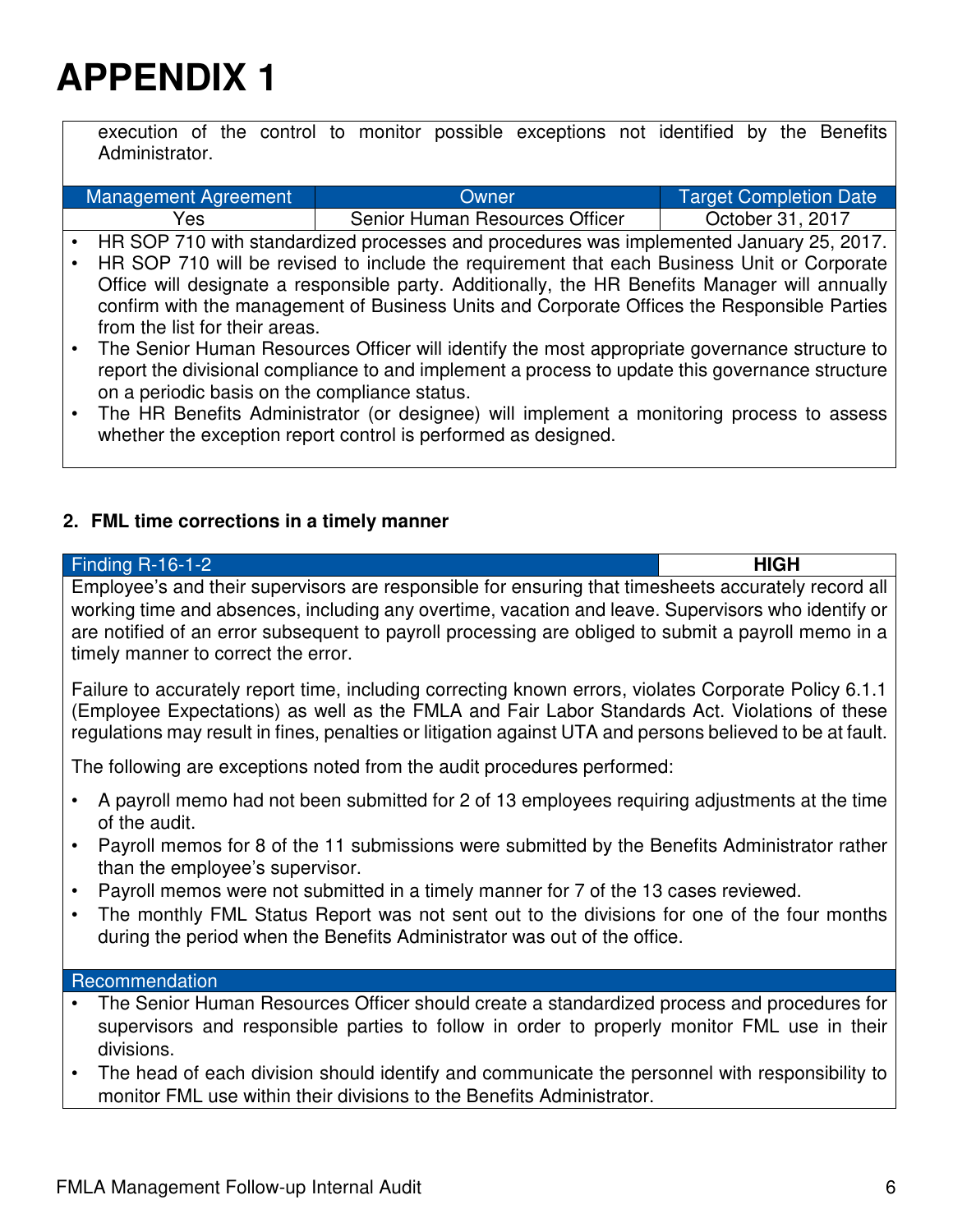- The Benefits Administrator and Continuous Improvement Manager should train all personnel responsible for monitoring FML use within their divisions on the new standardized process and should periodically report to Corporate Staff regarding the UTA's compliance with the process.
- The Senior Human Resources Officer should ensure that the Benefits Administrator or her backup distributes the FML Status Report to division personnel responsible for monitoring FML use.

| <b>Management</b><br>Agreement | Owner                          | <b>Target Completion Date</b> |
|--------------------------------|--------------------------------|-------------------------------|
| Yes                            | Senior Human Resources Officer | September 1, 2016             |

- The Corporate SOP will require each Business Unit or Corporate Office to designate a responsible party. The Senior Human Resource Officer will follow up with each Business Unit or Corporate Office who fails to respond to identify and communicate the responsible party to the Benefits Administrator.
- The Benefits Administrator and Continuous Improvement Manager will conduct group trainings at FLHQ as well as trainings at each division with the Manager, identified responsible party and any other key personnel the Manager requests to be trained on the new Corporate SOP and the revised HR SOP. Training will be provided to each division with any changes to the system as needed.
- Members of the benefits department will be cross-trained on FML Management. The Senior Human Resources Officer will designate personnel as the primary backup to the Benefits Administrator.

#### Final Status **LOW**

- The Senior Human Resources Officer had designed and implemented, but not documented, a standardized process and procedures for Human Resources FML monitoring. It has been noted that the revision to HR SOP 710 was only implemented after the agreed upon action date.
- A "Responsible Parties List" was created by the HR Benefits Manager with input from General Managers and Corporate Officers as well as their designees. It is recommended that the HR SOP 710 includes the requirement that responsible parties must be identified by Business Units and Corporate Office. Audit testing identified three employees that were not included on the Responsible parties list, which increases the risk of the list being incomplete. Therefore, it is important that the completeness of the list is assessed at least annually.
- An extensive training program was undertaken to train responsible parties and other key personnel on the standardized process.
- Divisional compliance with FML had not yet been reported to the President/CEO. The Senior Human Resources Officer should identify the most appropriate governance structure to report the divisional compliance to and implement a process to update this governance structure on a periodic basis on the compliance status.
- A primary as well as a secondary backup was identified and both were cross trained on FML management. The primary backup has performed the FML responsibilities on a regular basis when the HR Benefits Administrator has been unable to do so.

| Management Agreement | Owner                          | Target Completion Date |
|----------------------|--------------------------------|------------------------|
| Yes                  | Senior Human Resources Officer | October 31, 2017       |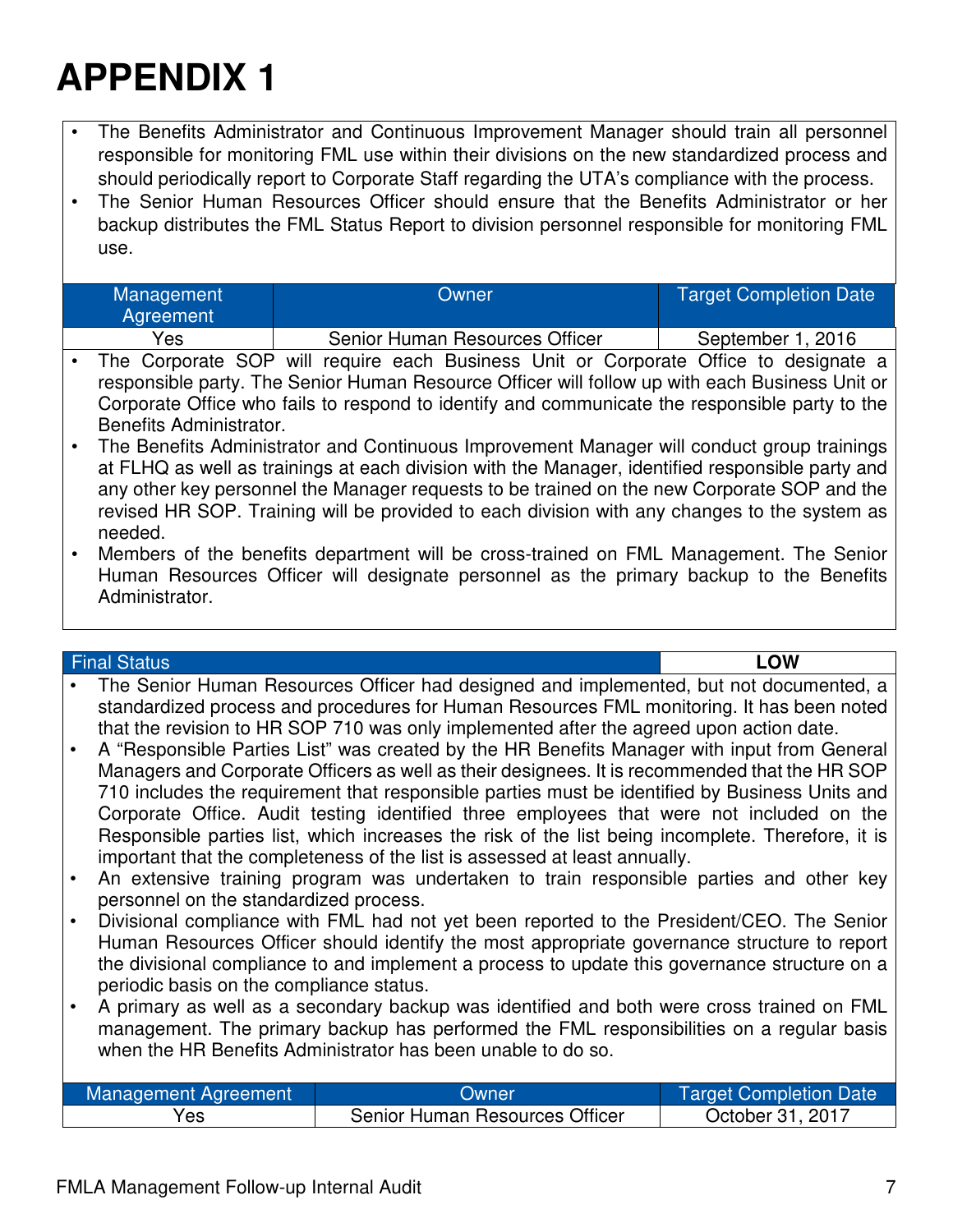- HR SOP 710 with standardized processes and procedures was implemented January 25, 2017.
- HR SOP 710 will be revised to include the requirement that each Business Unit or Corporate Office will designate a responsible party. Additionally, the HR Benefits Manager will annually confirm with the management of Business Units and Corporate Offices the Responsible Parties from the list for their areas.
- The Senior Human Resources Officer will identify the most appropriate governance structure to report the divisional compliance to and implement a process to update this governance structure on a periodic basis on the compliance status.

#### **3. Timely submissions of FML requests**

| <b>Finding R-16-1-3</b>                                                                                                                                                                                                                                                                                                                                                                                                                                                  |       | <b>HIGH</b>                   |  |
|--------------------------------------------------------------------------------------------------------------------------------------------------------------------------------------------------------------------------------------------------------------------------------------------------------------------------------------------------------------------------------------------------------------------------------------------------------------------------|-------|-------------------------------|--|
| Employees are responsible for requesting FML in advance for known upcoming needs. Supervisors<br>are responsible to notify the employee and the Benefits Administrator after three consecutive days<br>of an employee's absence due to a personal or family member's medical need.                                                                                                                                                                                       |       |                               |  |
| Failure to request FML in a timely manner hinders Human Resources (HR) Benefits' ability to ensure<br>that employees' needs are addressed quickly by the Benefits Administrator, time keeping for the<br>employee is accurate and current information is available for operations or staff planning.                                                                                                                                                                     |       |                               |  |
| Audit procedures found that 8 of 25 FML requests tested were not communicated to HR Benefits<br>within four days of the commencement of the employees' absence.                                                                                                                                                                                                                                                                                                          |       |                               |  |
| Recommendation                                                                                                                                                                                                                                                                                                                                                                                                                                                           |       |                               |  |
| The Senior Human Resources Officer and Benefits Administrator should update corporate policy<br>and standard operating procedures to more clearly delineate employees and supervisors'<br>responsibilities to identify and request FML within a timely manner. The updated policy should be<br>communicated and distributed to all UTA employees.                                                                                                                        |       |                               |  |
| Management                                                                                                                                                                                                                                                                                                                                                                                                                                                               | Owner | <b>Target Completion Date</b> |  |
| Agreement                                                                                                                                                                                                                                                                                                                                                                                                                                                                |       |                               |  |
| Yes<br>Senior Human Resources Officer<br>October 1, 2016                                                                                                                                                                                                                                                                                                                                                                                                                 |       |                               |  |
| The Senior Human Resources Officer and Benefits Administrator will update policy and procedures<br>as the Lincoln Group solution is implemented. The Senior Human Resources Officer will take it to<br>the policy subcommittee and then to Corporate Staff for approval. It will then be distributed by the<br>legal department to each divisions via email. A Connects Article will be written notifying all<br>employees that the updated policy is posted on UTA.net. |       |                               |  |

Final Status **IMPLEMENTED**

Corporate Policy 6.1.12 "Leaves of Absence" outlining employee responsibilities as well as FML policies and procedures was revised and issued on September 8, 2016. Additional policies and procedures, as well as supervisor and HR roles and responsibilities, were included in HR SOP 710 (issued January 25, 2017), which was after the initial target completion date.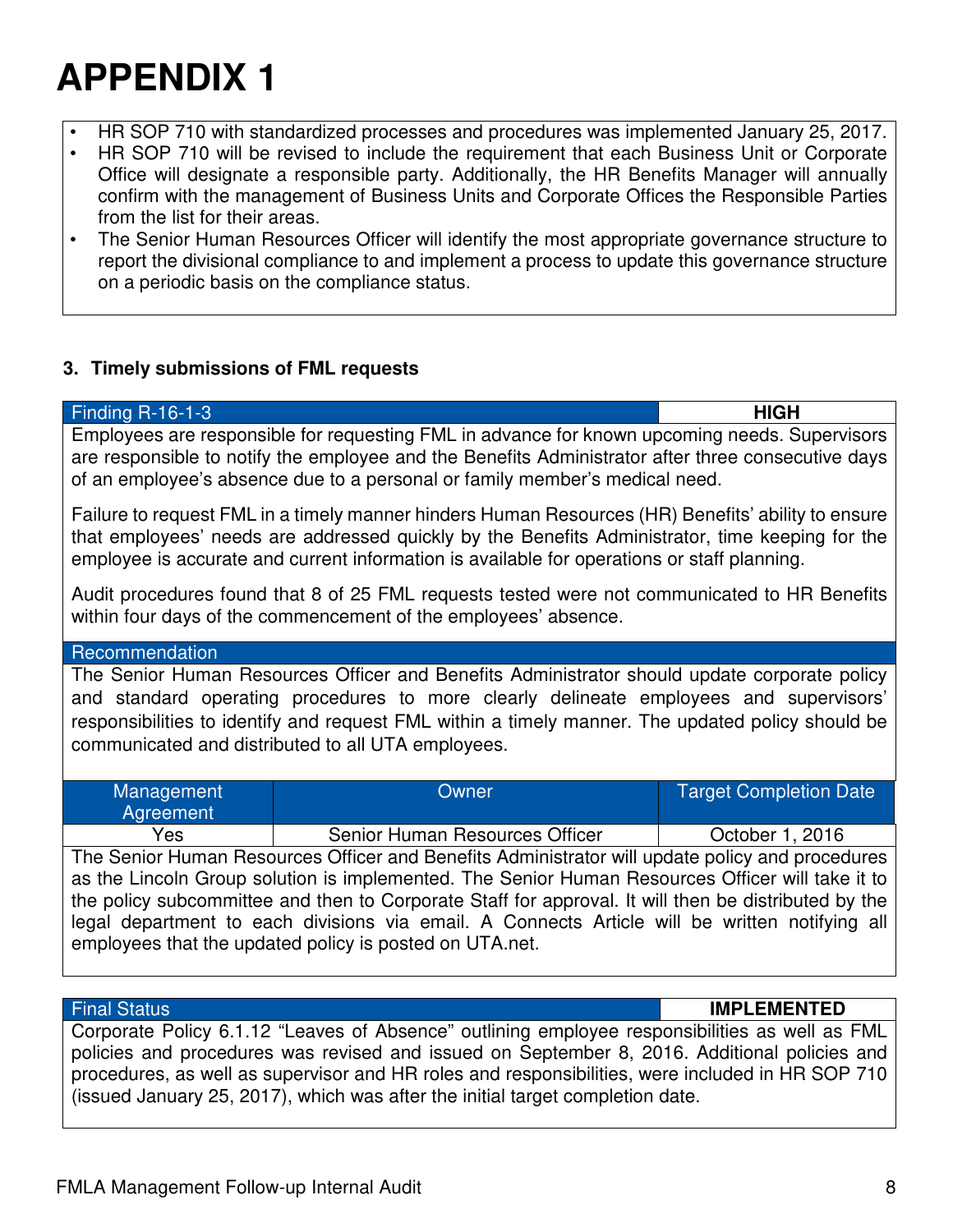$\Gamma$ 

| Management Agreement | Owner | Target Completion Date |
|----------------------|-------|------------------------|
| N/A                  | N/A   | N/A                    |
| N/A                  |       |                        |

#### **4. Timely processing of FML requests**

| <b>Finding R-16-1-4</b>                                                                                                                                                                                                                                                                                                                                                                                                                                                                                                                                                                                                                                                                                                                  |                                                                                                                                                                                                                                                                                                                                                                                               | <b>MEDIUM</b>                 |
|------------------------------------------------------------------------------------------------------------------------------------------------------------------------------------------------------------------------------------------------------------------------------------------------------------------------------------------------------------------------------------------------------------------------------------------------------------------------------------------------------------------------------------------------------------------------------------------------------------------------------------------------------------------------------------------------------------------------------------------|-----------------------------------------------------------------------------------------------------------------------------------------------------------------------------------------------------------------------------------------------------------------------------------------------------------------------------------------------------------------------------------------------|-------------------------------|
| HR Benefits is responsible for ensuring that FMLA-qualifying requests are approved in accordance<br>with the FMLA, which dictates that notice be given of approval or rejection within five (5) business<br>days of having sufficient information to make a determination. UTA policy and departmental<br>procedures state that notice should be given to the employee within five (5) business days of the<br>receipt of the employee leave request form and medical certification. This requires the date that<br>documents are received to be recorded. The FMLA also requires that related documentation be<br>retained for no less than three (3) years so that they may be available for inspection by the<br>Department of Labor. |                                                                                                                                                                                                                                                                                                                                                                                               |                               |
| fines.                                                                                                                                                                                                                                                                                                                                                                                                                                                                                                                                                                                                                                                                                                                                   | Failure to process FML requests and to give notice to employees in a timely manner may result in<br>fines and inaccurate time keeping. Failure to retain FMLA related documentation may also result in                                                                                                                                                                                        |                               |
|                                                                                                                                                                                                                                                                                                                                                                                                                                                                                                                                                                                                                                                                                                                                          | The following are exceptions noted from the audit procedures performed:                                                                                                                                                                                                                                                                                                                       |                               |
| Notice was not given to the requesting employee within five business days of the receipt of the<br>$\bullet$<br>employee leave request form and medical certification for 4 of the 25 selections.<br>The employee leave request form and/or medical certification was not date stamped upon receipt<br>$\bullet$<br>for 9 of the 25 selections.<br>The employee leave request form (3) and medical certification (1) was not retained for 4 of the<br>$\bullet$<br>25 selections.                                                                                                                                                                                                                                                        |                                                                                                                                                                                                                                                                                                                                                                                               |                               |
| Recommendation                                                                                                                                                                                                                                                                                                                                                                                                                                                                                                                                                                                                                                                                                                                           |                                                                                                                                                                                                                                                                                                                                                                                               |                               |
| The duty of date stamping the receipt of FML documentation should be segregated from the<br>person responsible for assessing and approving requests in order to reduce the opportunity for<br>delayed recognition of receipt.<br>The Senior Human Resources Officer should have an employee with limited FMLA<br>$\bullet$<br>responsibilities, but adequate knowledge, perform periodic self-assessments of the Authority's<br>compliance in regards to the timeliness of FML approvals and document retention.                                                                                                                                                                                                                         |                                                                                                                                                                                                                                                                                                                                                                                               |                               |
| Management                                                                                                                                                                                                                                                                                                                                                                                                                                                                                                                                                                                                                                                                                                                               | Owner                                                                                                                                                                                                                                                                                                                                                                                         | <b>Target Completion Date</b> |
| Agreement<br>Yes                                                                                                                                                                                                                                                                                                                                                                                                                                                                                                                                                                                                                                                                                                                         | Senior Human Resources Officer                                                                                                                                                                                                                                                                                                                                                                | September 1, 2016             |
|                                                                                                                                                                                                                                                                                                                                                                                                                                                                                                                                                                                                                                                                                                                                          | SOP 715- Date Stamping FMLA was developed and approved on March 1, 2016. The HR Office<br>Specialist and HR Administrative Services Clerk will be date stamping all FML related documents<br>that come into Human Resources. For electronic copies, the HR Administrative Services Clerk<br>will take the documents from a shared file and index them in SIRE. The last modified date will be |                               |

confirmed by comparing the notation of date received in the employees leave database record.

٦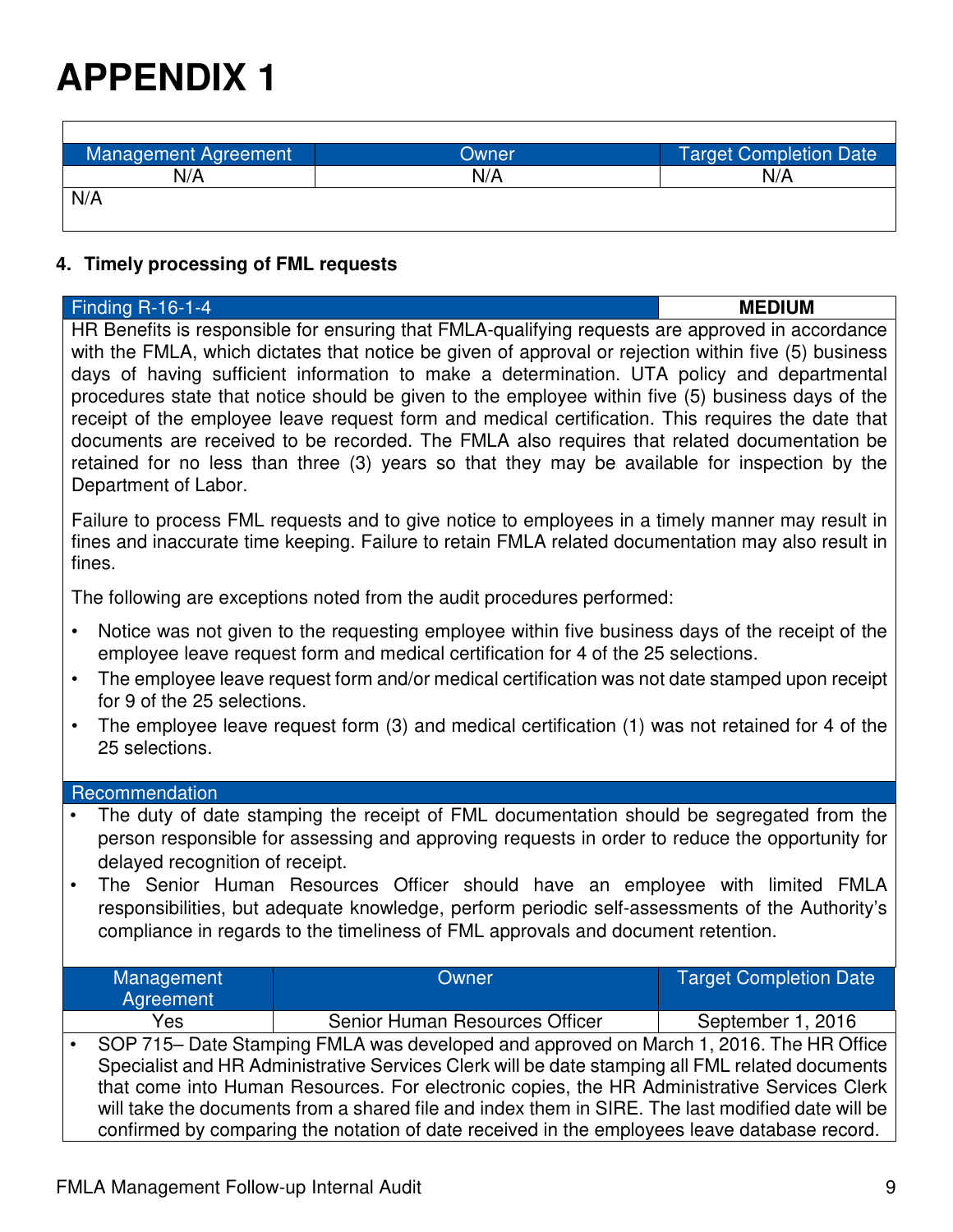• A Human Resources Generalist will be assigned to assess the timeliness of the FML processes including approvals and the document retention on a monthly basis. After the first quarter, the assessment process will be done quarterly and semi-annually after the first two (2) quarters.

|  | <b>Final Status</b>                                                                                               |                                                                                                                                                                                                                                                                                                                                                                                                                                                                                                                                                                                                                                                                                                                                                                                         | <b>MEDIUM</b>                 |
|--|-------------------------------------------------------------------------------------------------------------------|-----------------------------------------------------------------------------------------------------------------------------------------------------------------------------------------------------------------------------------------------------------------------------------------------------------------------------------------------------------------------------------------------------------------------------------------------------------------------------------------------------------------------------------------------------------------------------------------------------------------------------------------------------------------------------------------------------------------------------------------------------------------------------------------|-------------------------------|
|  | the documents could be evidenced.<br>reviews.                                                                     | Segregation of duties have been implemented as the duty of receiving documents and date<br>stamping them has been separated from the person assessing and approving requests. This has<br>been incorporated into SOP 715, which was implemented on February 29, 2016. The audit found<br>that 14 of 25 audit samples tested did have the date stamp but not the initials of the person that<br>received the documents, resulting in the audit trail not being as strong as when the receiver of<br>The Human Resources Generalist stated that she did perform independent assessments of the<br>documentation but did not document her assessment of the timeliness of FML processes. The<br>Human Resources Generalist should retain evidence of her assessments when she executes the |                               |
|  | Management Agreement                                                                                              | Owner                                                                                                                                                                                                                                                                                                                                                                                                                                                                                                                                                                                                                                                                                                                                                                                   | <b>Target Completion Date</b> |
|  | Yes                                                                                                               | Senior Human Resources Officer                                                                                                                                                                                                                                                                                                                                                                                                                                                                                                                                                                                                                                                                                                                                                          | July 31, 2017                 |
|  | The Human Resources Generalist Review will include review for initials of the person receiving<br>the documents.  |                                                                                                                                                                                                                                                                                                                                                                                                                                                                                                                                                                                                                                                                                                                                                                                         |                               |
|  | The Human Resource Generalist will document the results of her reviews and retain evidence of<br>her assessments. |                                                                                                                                                                                                                                                                                                                                                                                                                                                                                                                                                                                                                                                                                                                                                                                         |                               |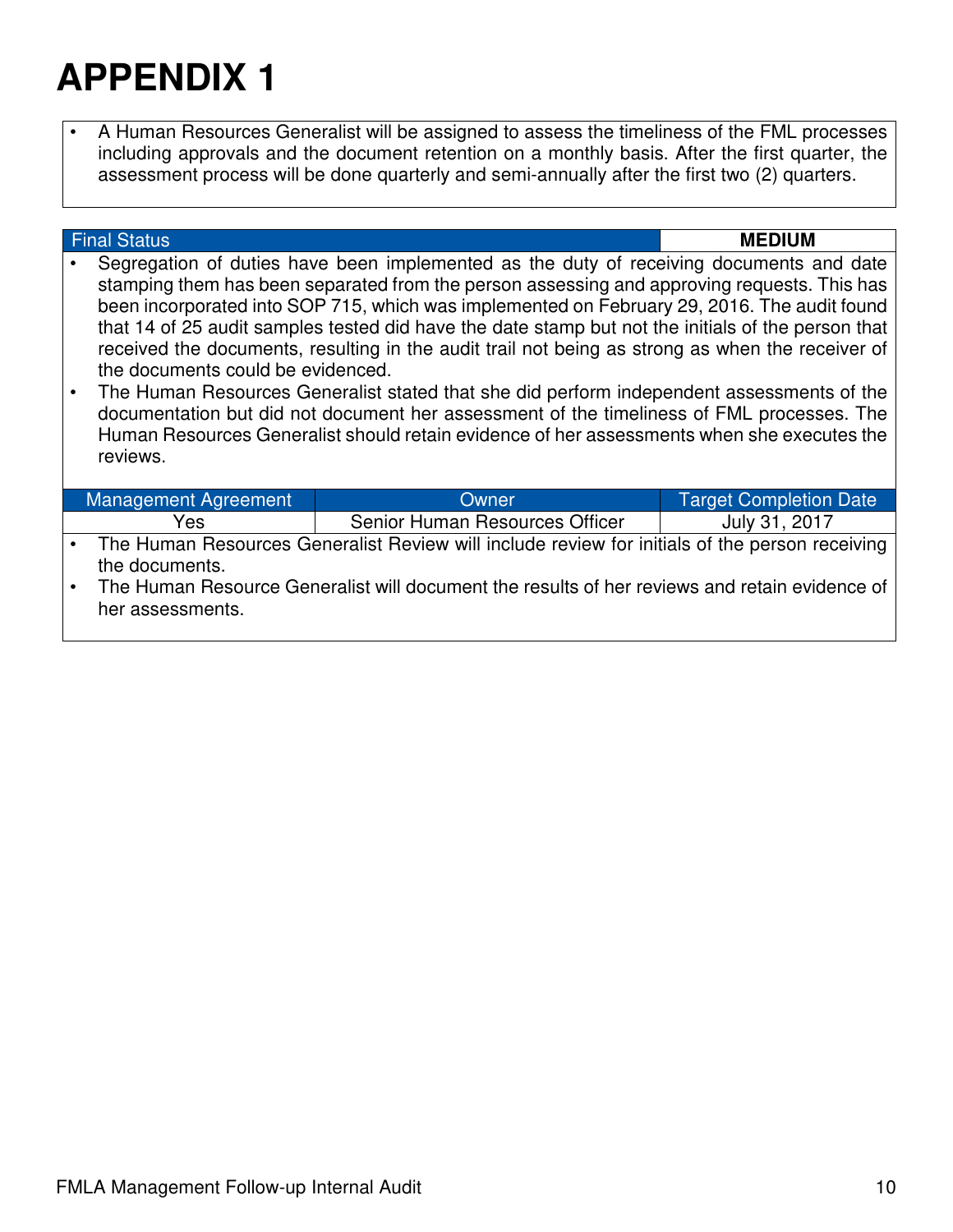### **\* REPORT RATING MATRICES**

### **OVERALL REPORT RATING**

The overall report ratings are defined as follows, applicable to the audit scope as defined

| <b>Descriptor</b>                 | <b>Guide</b>                                                                                                                                                |
|-----------------------------------|-------------------------------------------------------------------------------------------------------------------------------------------------------------|
| <b>Fully effective</b>            | Controls are as good as realistically possible, both well-designed<br>and operating as well as they can be.                                                 |
| <b>Substantially</b><br>effective | Controls are generally well designed and operating well but some<br>improvement is possible in their design or operation.                                   |
| <b>Partially effective</b>        | Controls are well designed but are not operating that well.<br>OR<br>While the operation is diligent, it is clear that better controls could<br>be devised. |
| <b>Largely ineffective</b>        | There are significant gaps in the design or in the effective operation<br>of controls – more could be done.                                                 |
| <b>Totally ineffective</b>        | Virtually no credible controls relative to what could be done.                                                                                              |

### **DETAILED FINDING PRIORITY RATING**

| <b>Descriptor</b>  | <b>Guide</b>                                                                                                                                                                                                                                                                                                              |
|--------------------|---------------------------------------------------------------------------------------------------------------------------------------------------------------------------------------------------------------------------------------------------------------------------------------------------------------------------|
| High               | Matters considered being fundamental to the maintenance of<br>internal control or good corporate governance. These matters<br>should be subject to agreed remedial action within three months.                                                                                                                            |
| <b>Medium</b>      | Matters considered being important to the maintenance of internal<br>control or good corporate governance. These matters should be<br>subject to agreed remedial action within six months.                                                                                                                                |
| Low                | Matters considered being of minor importance to the maintenance<br>of internal control or good corporate governance or that represents<br>an opportunity for improving the efficiency of existing processes.<br>These matters should be subject to agreed remedial action and<br>further evaluation within twelve months. |
| <b>Implemented</b> | Adequate and effective management action taken to address the<br>finding noted in the preliminary report.                                                                                                                                                                                                                 |